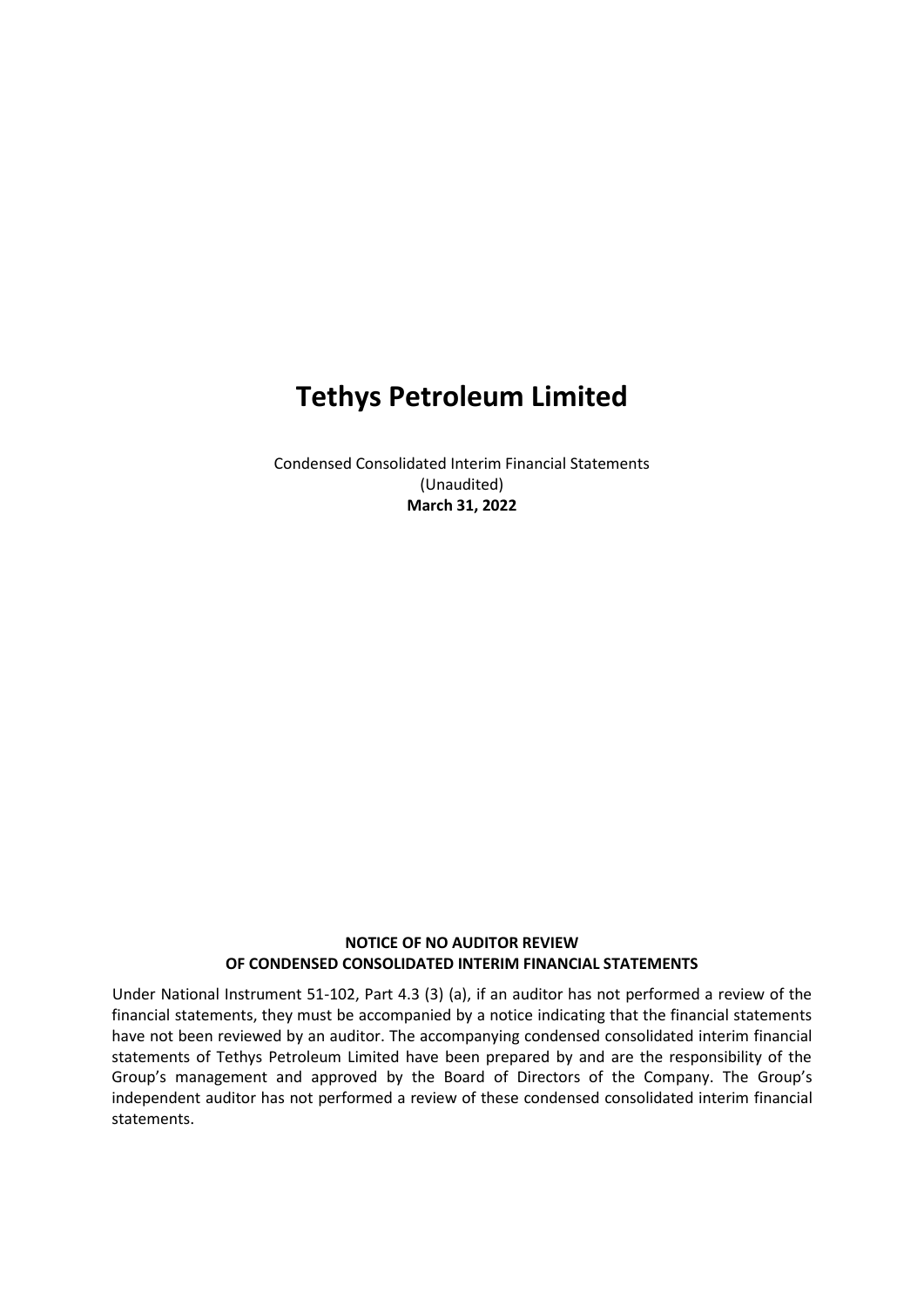#### **Contents**

| Responsibility Statement of the Directors in Respect of the Condensed Consolidated<br>Interim Financial Statements |         |
|--------------------------------------------------------------------------------------------------------------------|---------|
| Condensed Consolidated Interim Financial Statements                                                                | $2 - 5$ |
| Notes to Condensed Consolidated Interim Financial Statements                                                       | $6 - 9$ |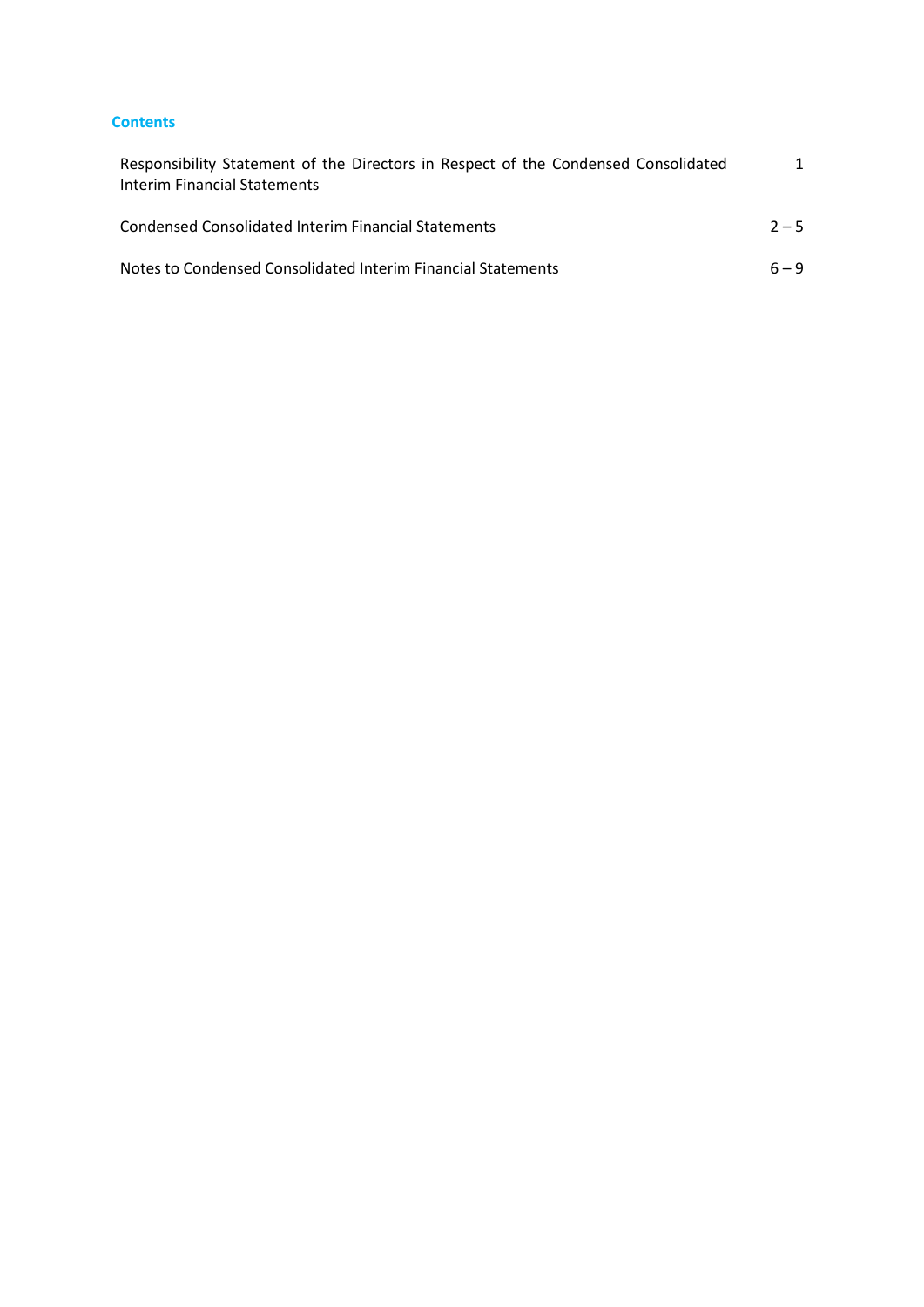### <span id="page-2-0"></span>**Responsibility Statement of the Directors in Respect of the Condensed Consolidated Interim Financial Statements**

We confirm on behalf of the Board that to the best of our knowledge, these condensed consolidated interim financial statements have been prepared in accordance with IAS 34 Interim Financial Reporting.

For and on behalf of the Board

Chairman Director

**W. Wells A. Ogunsemi** May 20, 2022 May 20, 2022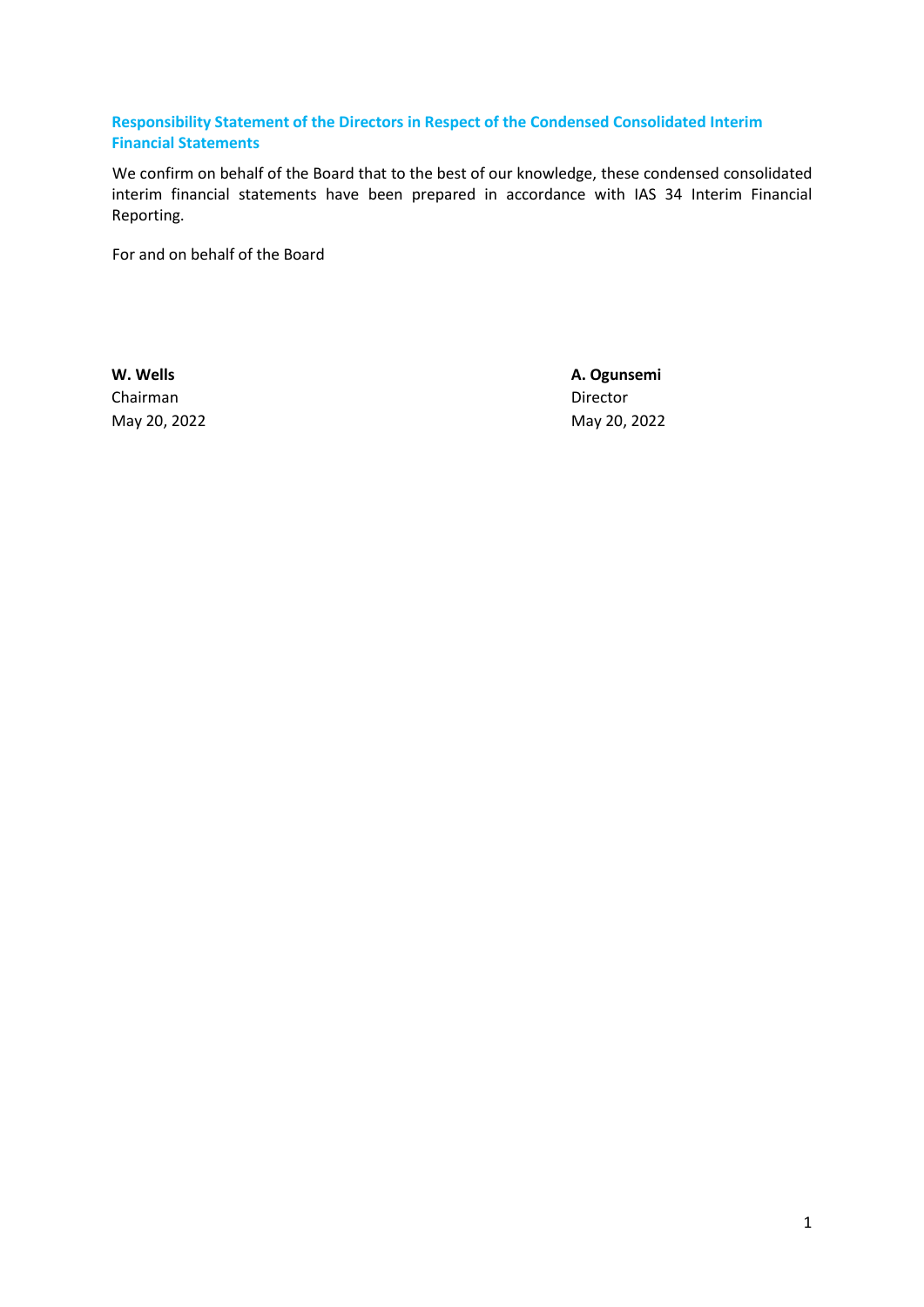Condensed Consolidated Interim Statements of Financial Position (unaudited)

(in thousands of US dollars)

|                                      |             | 31 March   | 31 December |
|--------------------------------------|-------------|------------|-------------|
|                                      | <b>Note</b> | 2022       | 2021        |
| Non-current assets:                  |             |            |             |
| Property, plant and equipment        |             | 60,205     | 60,047      |
| <b>Restricted cash</b>               |             | 343        | 368         |
| <b>Total non-current assets</b>      |             | 60,548     | 60,415      |
| Current assets:                      |             |            |             |
| Cash and cash equivalents            |             | 11,651     | 9,277       |
| Trade and other receivables          |             | 4,852      | 3,911       |
| Inventories                          |             | 310        | 341         |
| <b>Total current assets</b>          |             | 16,813     | 13,529      |
| <b>Total assets</b>                  |             | 77,361     | 73,944      |
| Non-current liabilities:             |             |            |             |
| Financial liabilities - borrowings   |             | 4,148      | 3,893       |
| Deferred tax liabilities             |             | 8,922      | 10,499      |
| Provisions                           |             | 2,265      | 2,211       |
| <b>Total non-current liabilities</b> |             | 15,335     | 16,603      |
|                                      |             |            |             |
| <b>Current liabilities:</b>          |             |            |             |
| Financial liabilities - borrowings   |             | 2,724      | 2,685       |
| <b>Current taxation</b>              |             | 3,243      | 2,046       |
| Deferred revenue                     |             | 19,642     | 14,282      |
| Trade and other payables             |             | 6,792      | 15,969      |
| <b>Total current liabilities</b>     |             | 32,401     | 34,982      |
| <b>Total liabilities</b>             |             | 47,736     | 51,585      |
| Equity:                              |             |            |             |
| Share capital                        |             | 10,734     | 10,755      |
| Share premium                        |             | 371,815    | 371,955     |
| Other reserves                       |             | 46,261     | 46,219      |
| <b>Accumulated deficit</b>           |             | (399, 185) | (406, 570)  |
| <b>Total equity</b>                  |             | 29,625     | 22,359      |
| <b>Total equity and liabilities</b>  |             | 77,361     | 73,944      |
| <b>Going concern</b>                 | 1           |            |             |
| <b>Subsequent events</b>             | 5           |            |             |

The notes on pages [6](#page-7-0) to 9 form part of these condensed consolidated interim financial statements. The condensed consolidated interim financial statements were approved by the Board on May 13, 2022 and were signed on its behalf.

**W. Wells A. Ogunsemi** Chairman Director

May 20, 2022 May 20, 2022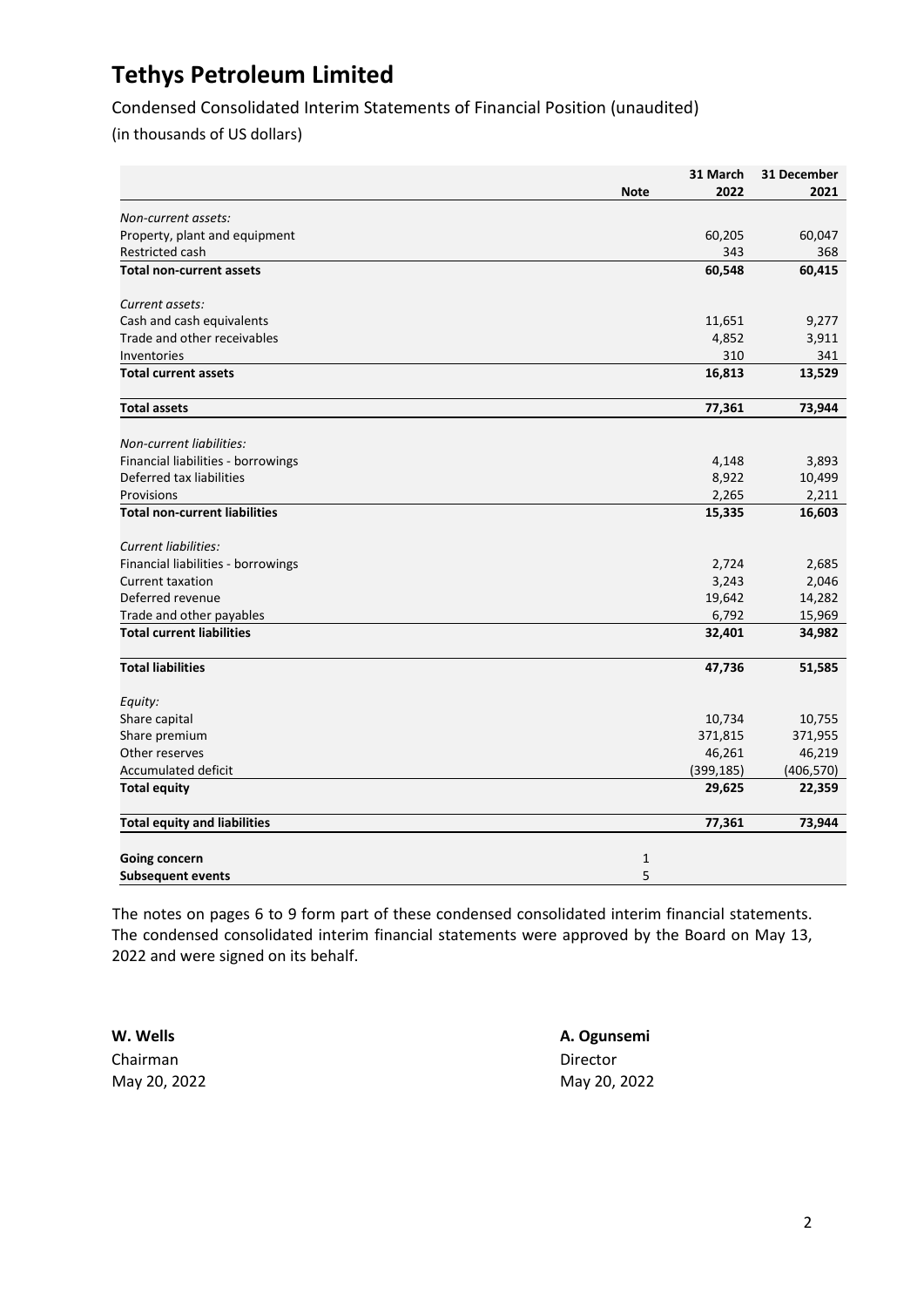Condensed Consolidated Interim Statements of Loss and Comprehensive Profit/(Loss) (unaudited)

(in thousands of US dollars except per share information)

|                                                     |             | Three months   |          |
|-----------------------------------------------------|-------------|----------------|----------|
|                                                     |             | ended March 31 |          |
|                                                     | <b>Note</b> | 2022           | 2021     |
|                                                     |             |                |          |
| Sales revenues                                      | 3           | 13,903         | 2,384    |
|                                                     |             |                |          |
| Production expenses                                 |             | (1, 429)       | (613)    |
| Depreciation, depletion and amortisation            |             | (2,002)        | (749)    |
| Impairment charges                                  |             | (1, 140)       |          |
| Administrative expenses                             |             | (888)          | (734)    |
| Share-based payments                                |             | (42)           |          |
| Other gains and losses                              |             | 11             |          |
| Foreign exchange gains                              |             | 1,121          | 90       |
| <b>Finance costs</b>                                |             | (287)          | (265)    |
|                                                     |             | (4,656)        | (2, 271) |
|                                                     |             |                |          |
| Profit before tax                                   |             | 9,247          | 113      |
| Taxation                                            |             | (1,862)        | (206)    |
|                                                     |             |                |          |
| Profit/(loss) and total comprehensive income/(loss) |             | 7,385          | (93)     |
|                                                     |             |                |          |
| Earnings/(loss) per share:                          |             |                |          |
| Basic (\$)                                          | 4           | 0.07           | (0.00)   |
| Basic and diluted (\$)                              | 4           | 0.06           | (0.00)   |

No dividends were paid or are declared for the period (2021: none).

The notes on pages [6](#page-7-0) to 9 form part of these condensed consolidated interim financial statements.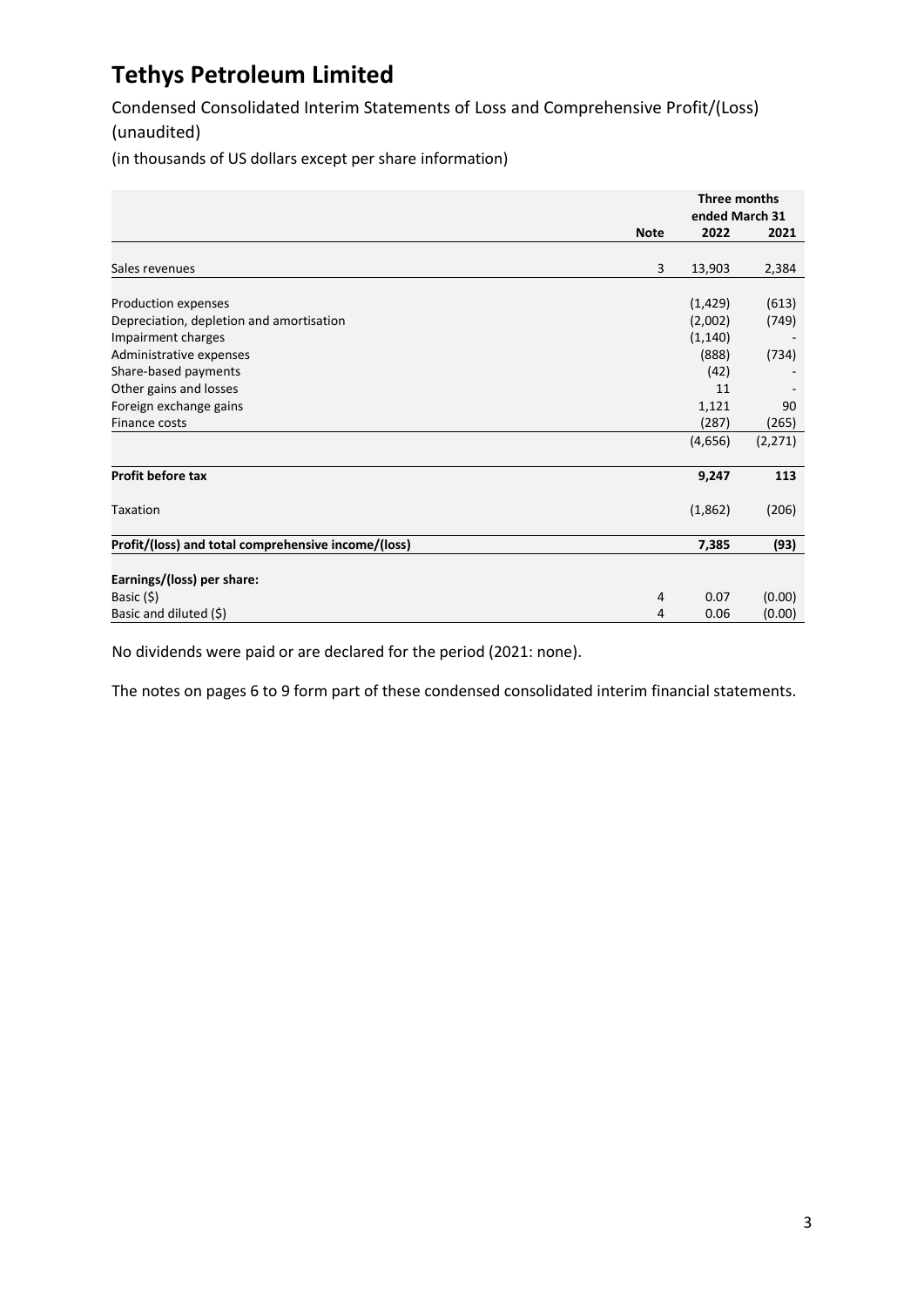Condensed Consolidated Interim Statements of Changes in Equity (unaudited)

(in thousands of US dollars)

|                                     | <b>Attributable to shareholders</b> |                          |             |                          |              |
|-------------------------------------|-------------------------------------|--------------------------|-------------|--------------------------|--------------|
|                                     | <b>Share</b>                        | <b>Share</b>             | Accumulated | Other                    | <b>Total</b> |
|                                     | capital                             | premium                  | deficit     | reserves                 | equity       |
|                                     |                                     |                          |             |                          |              |
| <b>At January 1, 2021</b>           | 10,495                              | 370,814                  | (402, 581)  | 46,192                   | 24,920       |
| Comprehensive loss for the period   |                                     |                          | (93)        |                          | (93)         |
| At March 31, 2021                   | 10.495                              | 370.814                  | (402, 674)  | 46,192                   | 24,827       |
|                                     |                                     |                          |             |                          |              |
| <b>At January 1, 2022</b>           | 10,755                              | 371,955                  | (406, 570)  | 46.219                   | 22,359       |
| Comprehensive income for the period |                                     |                          | 7.385       | $\overline{\phantom{a}}$ | 7,385        |
| Share repurchases                   | (21)                                | (140)                    | -           | $\overline{\phantom{a}}$ | (161)        |
| Share-based payments                |                                     | $\overline{\phantom{a}}$ | -           | 42                       | 42           |
| At March 31, 2022                   | 10.734                              | 371.815                  | (399.185)   | 46.261                   | 29.625       |

Other reserves include reserves arising on the issuance of options, warrants and compound instruments and are denoted together as "other reserves" on the consolidated statement of financial position. These reserves are non-distributable.

The notes on pages [6](#page-7-0) to 9 form part of these condensed consolidated interim financial statements.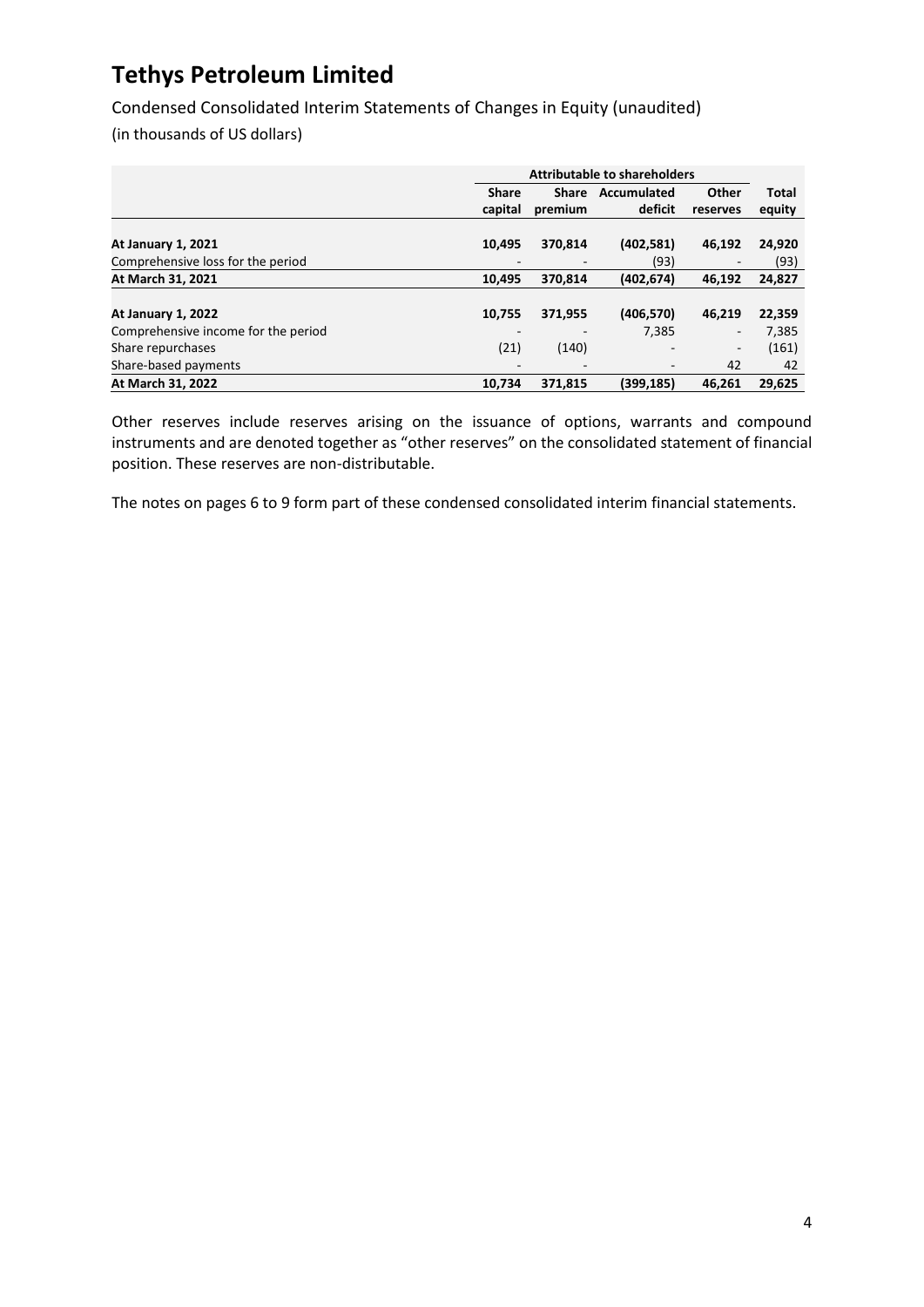Condensed Consolidated Interim Statements of Cash Flows (unaudited)

(in thousands of US dollars)

|                                                      | Three months ended |          |
|------------------------------------------------------|--------------------|----------|
|                                                      | March 31           |          |
|                                                      | 2022               | 2021     |
| Cash flow from operating activities                  |                    |          |
| Profit/(loss) after tax                              | 7,385              | (93)     |
| Adjustments for:                                     |                    |          |
| Net finance cost                                     | 287                | 265      |
| Depreciation, depletion and amortisation             | 2,002              | 749      |
| Impairment charges                                   | 1,140              |          |
| Share-based payments                                 | 42                 |          |
| Other gains and losses                               | (11)               |          |
| <b>Taxation</b>                                      | 1,862              | 206      |
| Foreign exchange effect on deferred tax liability    | (1,982)            |          |
| Net change in working capital                        | 4,685              | (1,765)  |
| Cash from/(used in) operating activities             | 15,410             | (638)    |
|                                                      | (230)              |          |
| Tax paid                                             |                    | (42)     |
| Net cash from/(used in) operating activities         | 15,180             | (680)    |
| Cash flow from investing activities:                 |                    |          |
| Interest received                                    | 61                 | 11       |
| Expenditure on property, plant and equipment         | (3, 301)           | (836)    |
| Movement in restricted cash                          | 25                 | 3        |
| Net change in working capital                        | (8,892)            | 231      |
| Net cash used in investing activities                | (12, 107)          | (591)    |
|                                                      |                    |          |
| Cash flow from financing activities:                 |                    |          |
| Share repurchases                                    | (161)              |          |
| Net cash used in financing activities                | (161)              |          |
| Effects of exchange rate changes                     | (538)              | (43)     |
| Net increase/(decrease) in cash and cash equivalents | 2,374              | (1, 314) |
| Cash and cash equivalents at beginning of the period | 9,277              | 1,747    |
| Cash and cash equivalents at end of the period       | 11,651             | 433      |

The notes on pages [6](#page-7-0) to 9 form part of these condensed consolidated interim financial statements.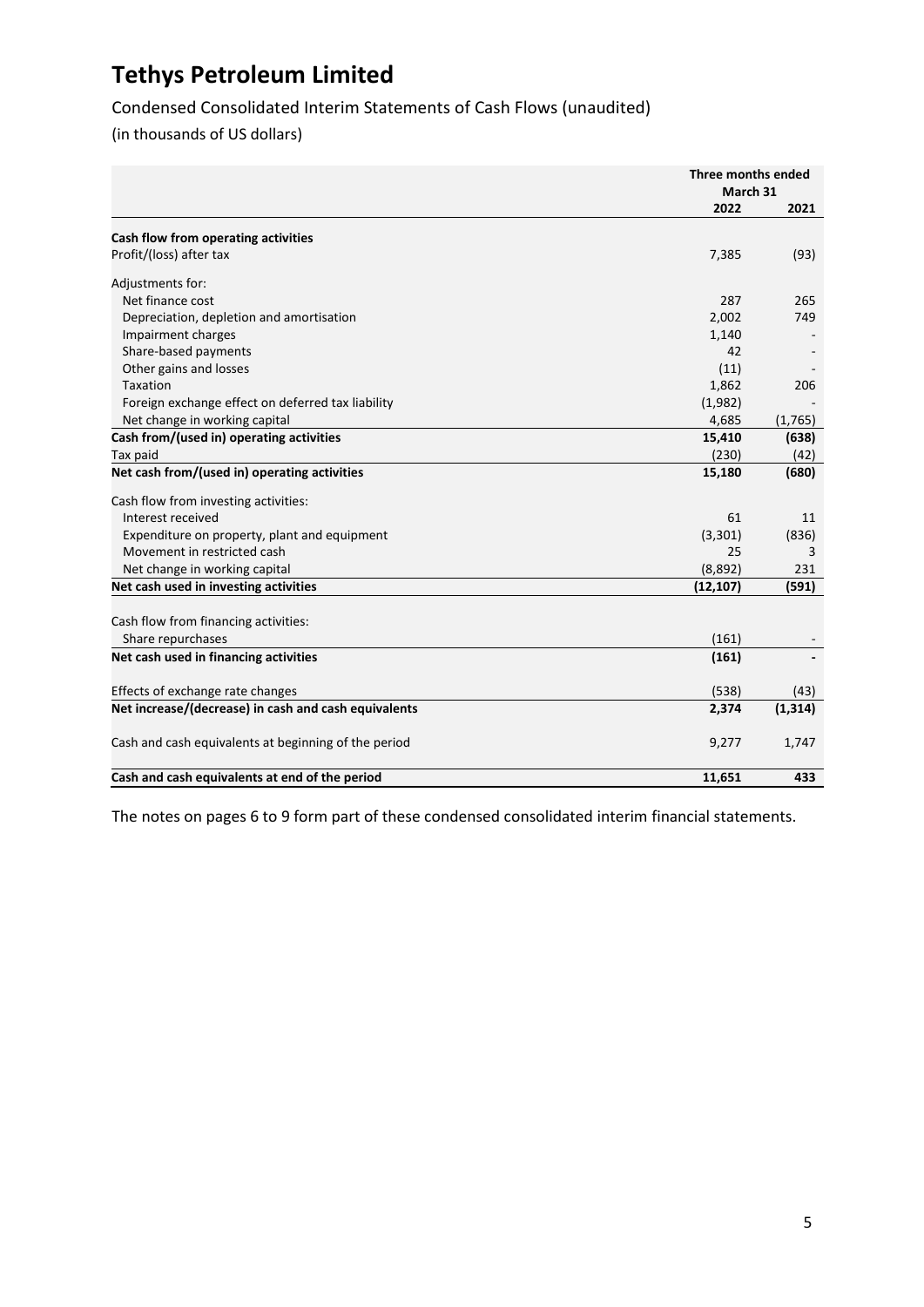Notes to Condensed Consolidated Interim Financial Statements (unaudited) (continued) (in thousands of US dollars)

### <span id="page-7-0"></span>**1 General information and going concern**

Tethys Petroleum Limited is incorporated in the Cayman Islands and the address of the Company's registered office is One Nexus Way, Camana Bay, Grand Cayman, KY1-9005, Cayman Islands. Tethys is an oil and gas company operating within the Republic of Kazakhstan. Tethys' principal activity is the acquisition of and exploration and development of crude oil and natural gas fields.

The Company has its primary listing on the TSX Venture Exchange ("TSXV"). The Company is also listed on the Kazakhstan Stock Exchange ("KASE").

#### *Going concern*

In assessing its going concern status, the Group has taken account of its principal risks and uncertainties, financial position, sources of cash generation, anticipated future trading performance, its borrowings, and its capital expenditure commitments and plans.

To assess the resilience of the Group's going concern assessment in light of the sanctions imposed on certain Russian institutions and individuals by the global community in February 2022 and subsequently, that could impact the oil price received by the Group, management performed the following downside scenario that is considered reasonably possible over the next 12 months from the date of approval of the consolidated financial statements. As such, this does not represent the Group's 'best estimate' forecast, but was considered in the Group's assessment of going concern, reflecting the current evolving circumstances and the most significant and reasonably possible risk identified at the date of approving the condensed consolidated interim financial statements.

Scenario: The Group's income and profits are materially reduced due to oil prices received during the forecast period being 25% lower than the current contractual price.

The Group would seek to mitigate this by reducing discretionary capital expenditure, including one or more of the three Kul-bas exploration wells and the eight shallow gas wells the Group is planning to drill in 2022.

The Group's forecast net cashflows under the downside scenario above is considered to be adequate to meet the Group's financial obligations as they fall due over the next 12 months. This includes \$2.8 million due for repayment of the Gemini loan in October 2022 and \$6.3 million due for repayment of the convertible debenture in April 2023, although it is currently anticipated that the debenture will be converted into shares with no impact on the Group's cash flows. After these loans have been repaid the Group will have no borrowings.

The Board of Directors is therefore satisfied that the Group's forecasts and projections, including the downside scenario above, show that the Group has adequate resources to continue in operational existence for at least the next 12 months from the date of this report and that it is appropriate to adopt the going concern basis in preparing the condensed consolidated interim financial statements for the period ended March 31, 2022.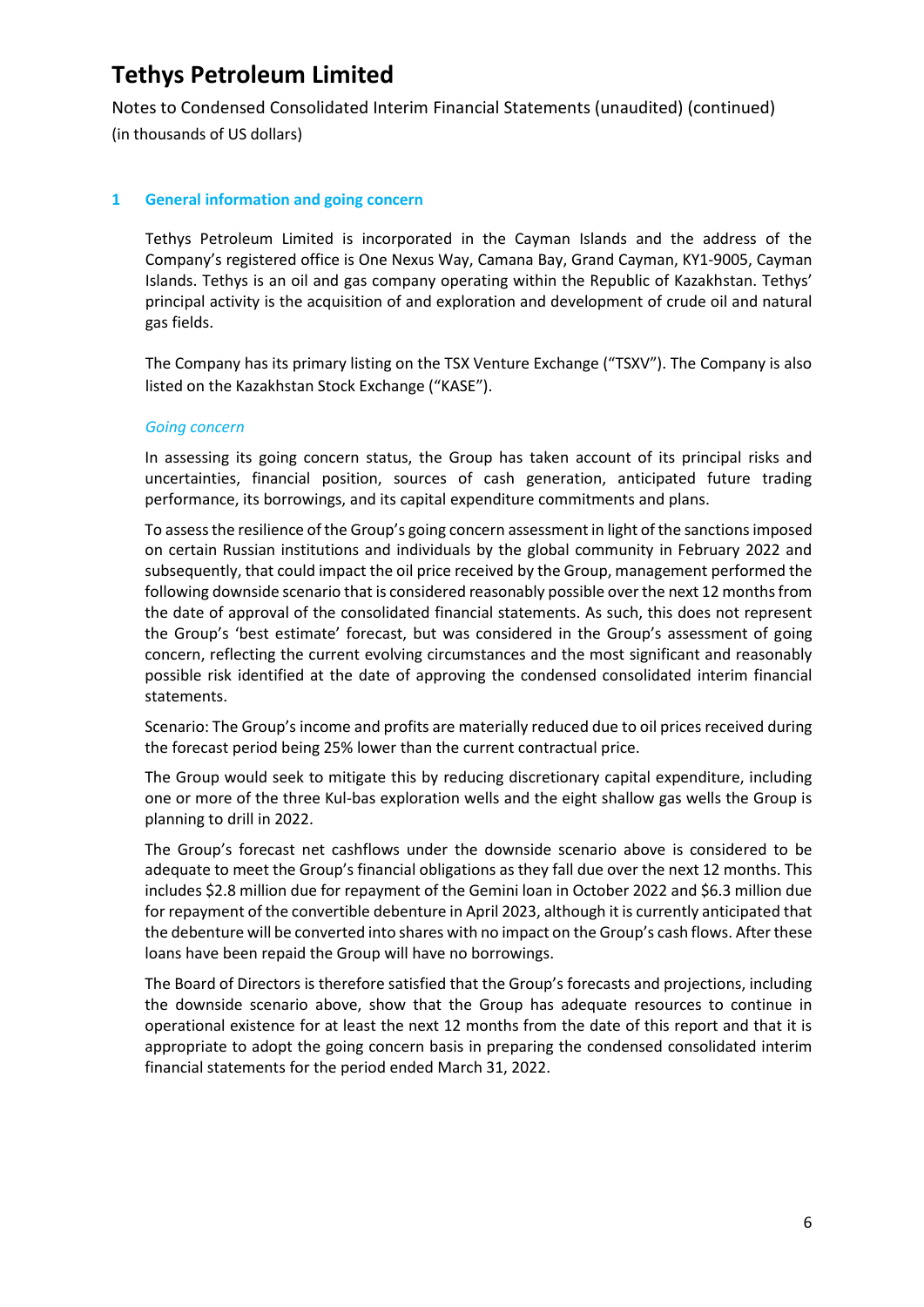Notes to Condensed Consolidated Interim Financial Statements (unaudited) (continued) (in thousands of US dollars)

### **2 Basis of preparation and accounting policies**

The condensed consolidated interim financial statements of the Group are prepared on a going concern basis under the historical cost convention except as modified by the revaluation of financial assets and financial liabilities at fair value through profit and loss and are in accordance with International Financial Reporting Standards ("IFRSs") issued by the IASB and IFRIC interpretations issued by the IFRS Interpretations Committee and effective or issued and early adopted as at the time of preparing these condensed consolidated interim financial statements.

These unaudited condensed consolidated interim financial statements have been prepared in accordance with International Accounting Standard 34 "Interim Financial Reporting" as applicable to interim financial reporting and do not include all the information and disclosures required in the annual financial statements and should be read in conjunction with the annual consolidated financial statements reported for the year ended December 31, 2021.

The condensed consolidated interim financial statements are presented in United States Dollars ("\$").

### *New and amended standards adopted by the Group*

There were no new and revised standards adopted by the Group during the three months ended March 31, 2022 that had an impact on the condensed consolidated interim financial statements.

### *New and amended standards and interpretations issued but not yet adopted*

There are no significant new or amended standards that have been early adopted by the Group.

#### **3 Segmental Reporting**

#### *Geographical segments*

Management has determined the operating segments based on the reports reviewed by the Board of Directors that are used to make strategic decisions. Reports provided to the Board of Directors with respect to segment information are measured in a manner consistent with that of the condensed consolidated interim financial statements. The assets and liabilities are allocated based on the operations of the segment and for assets, the physical location of the asset.

The Board of Directors consider the business from predominantly a geographical perspective and the Group currently operates in two geographical markets: Kazakhstan and Rest of World (or Corporate).

In Kazakhstan, the Group is producing gas from the Kyzyloi and Akkulka fields and oil production from the Kul-bas field. The Group also operates a Corporate segment which provides loan funding for development activities in Kazakhstan.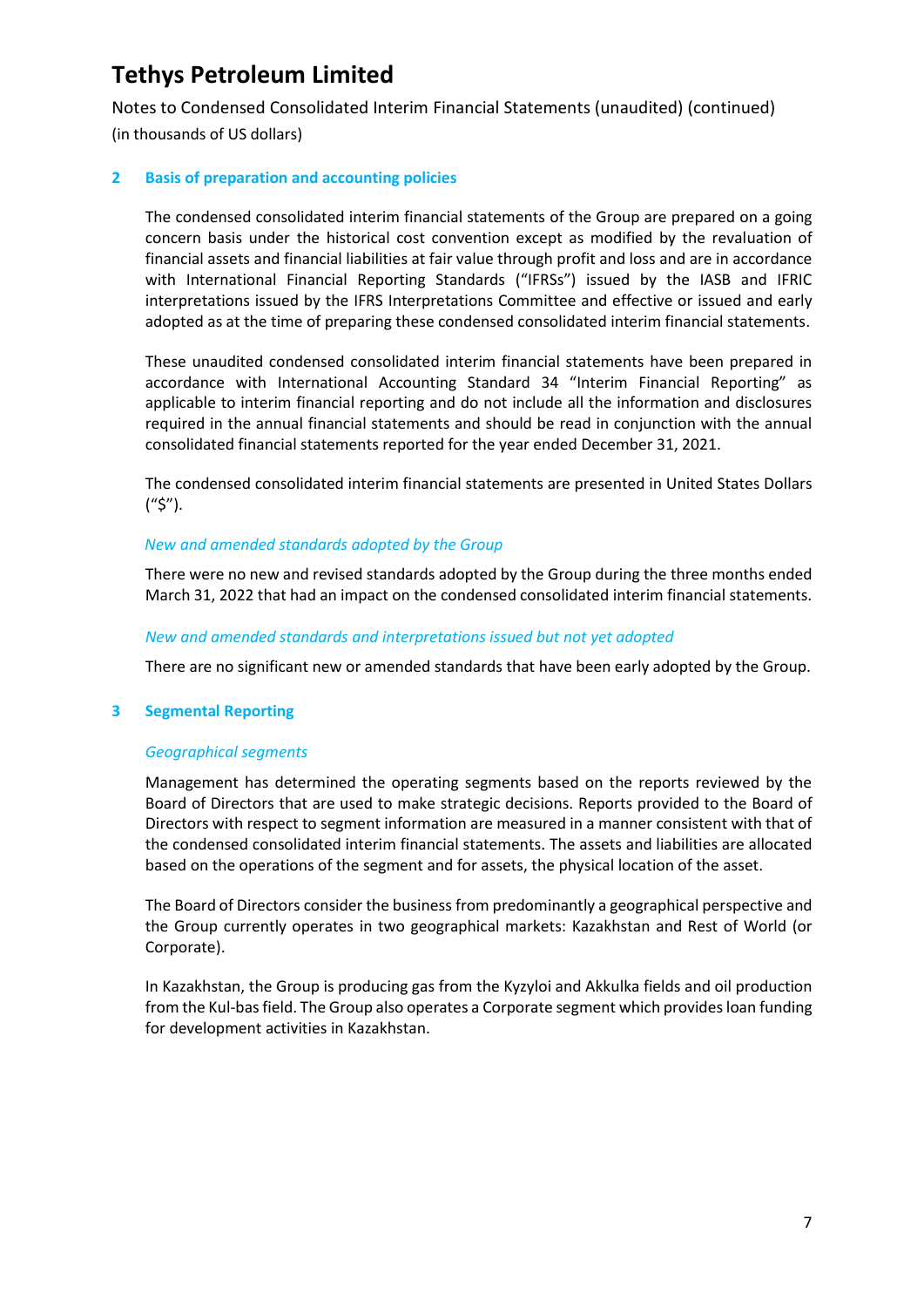Notes to Condensed Consolidated Interim Financial Statements (unaudited) (continued)

(in thousands of US dollars)

The following is an analysis of the Group's revenue, results and assets by reportable segment for the three months ended March 31, 2022:

|                                                                     | Kazakhstan | Corporate                | Total <sup>1</sup> |
|---------------------------------------------------------------------|------------|--------------------------|--------------------|
|                                                                     |            |                          |                    |
| Gas sales                                                           | 1,292      | $\overline{\phantom{a}}$ | 1,292              |
| Oil sales                                                           | 12,611     | $\overline{\phantom{a}}$ | 12,611             |
| Segment revenue and other income                                    | 13,903     | -                        | 13,903             |
| Profit/(loss) before taxation                                       | 9,863      | (616)                    | 9,247              |
| <b>Taxation</b>                                                     | (1,862)    | $\overline{\phantom{a}}$ | (1,862)            |
| Profit/(loss) for the period                                        | 8,001      | (616)                    | 7,385              |
| Total assets                                                        | 76,592     | 91,564                   | 77,361             |
| <b>Total liabilities</b>                                            | 130,689    | 7.842                    | 47,736             |
| Expenditure on exploration & evaluation assets, property, plant and |            |                          |                    |
| equipment                                                           | 3,301      | $\overline{\phantom{a}}$ | 3,301              |
| Depreciation, depletion & amortization                              | 2,002      | $\overline{\phantom{a}}$ | 2,002              |

Note 1 – Total is after elimination of inter-segment items of \$90,795,000.

The following is an analysis of the Group's revenue, results and assets by reportable segment for the three months ended March 31, 2021:

|                                                                     | Kazakhstan               | Corporate                | Total <sup>1</sup> |
|---------------------------------------------------------------------|--------------------------|--------------------------|--------------------|
| Gas sales                                                           | 2,384                    | -                        | 2,384              |
| Oil sales                                                           | $\overline{\phantom{a}}$ | $\overline{\phantom{0}}$ |                    |
| Segment revenue and other income                                    | 2,384                    | -                        | 2,384              |
| Profit/(loss) before taxation                                       | 603                      | (490)                    | 113                |
| <b>Taxation</b>                                                     | (206)                    |                          | (206)              |
| Profit/(loss) for the period                                        | 397                      | (490)                    | (93)               |
| Total assets                                                        | 52,681                   | 102,023                  | 52,751             |
| <b>Total liabilities</b>                                            | 124.146                  | 5,731                    | 27,924             |
| Expenditure on exploration & evaluation assets, property, plant and |                          |                          |                    |
| equipment                                                           | 836                      | -                        | 836                |
| Depreciation, depletion & amortization                              | 749                      | -                        | 749                |

Note 1 – Total is after elimination of inter-segment items of \$101,953,000.

### **4 Earnings (loss) per share**

|                                                                                       |              | Three months<br>ended March 31 |         |
|---------------------------------------------------------------------------------------|--------------|--------------------------------|---------|
| <b>Continuing operations</b>                                                          | <b>Units</b> | 2022                           | 2021    |
| Profit/(loss) for the purpose of basic and<br>diluted earnings/(loss) attributable to |              |                                |         |
| ordinary shareholders                                                                 | \$'000       | 7,385                          | (93)    |
| Weighted average shares - basic                                                       | 000s         | 107,521                        | 104,956 |
| Weighted average shares - diluted                                                     | 000s         | 124,172                        | 104,956 |
| Per share amount - basic                                                              | \$           | 0.07                           | (0.00)  |
| Per share amount - diluted                                                            | \$           | 0.06                           | (0.00)  |

Basic earnings/(loss) per share is calculated by dividing the profit/(loss) attributable to shareholders of the Company by the weighted average number of ordinary shares in issue during the year. Diluted per share information is calculated by adjusting the weighted average number